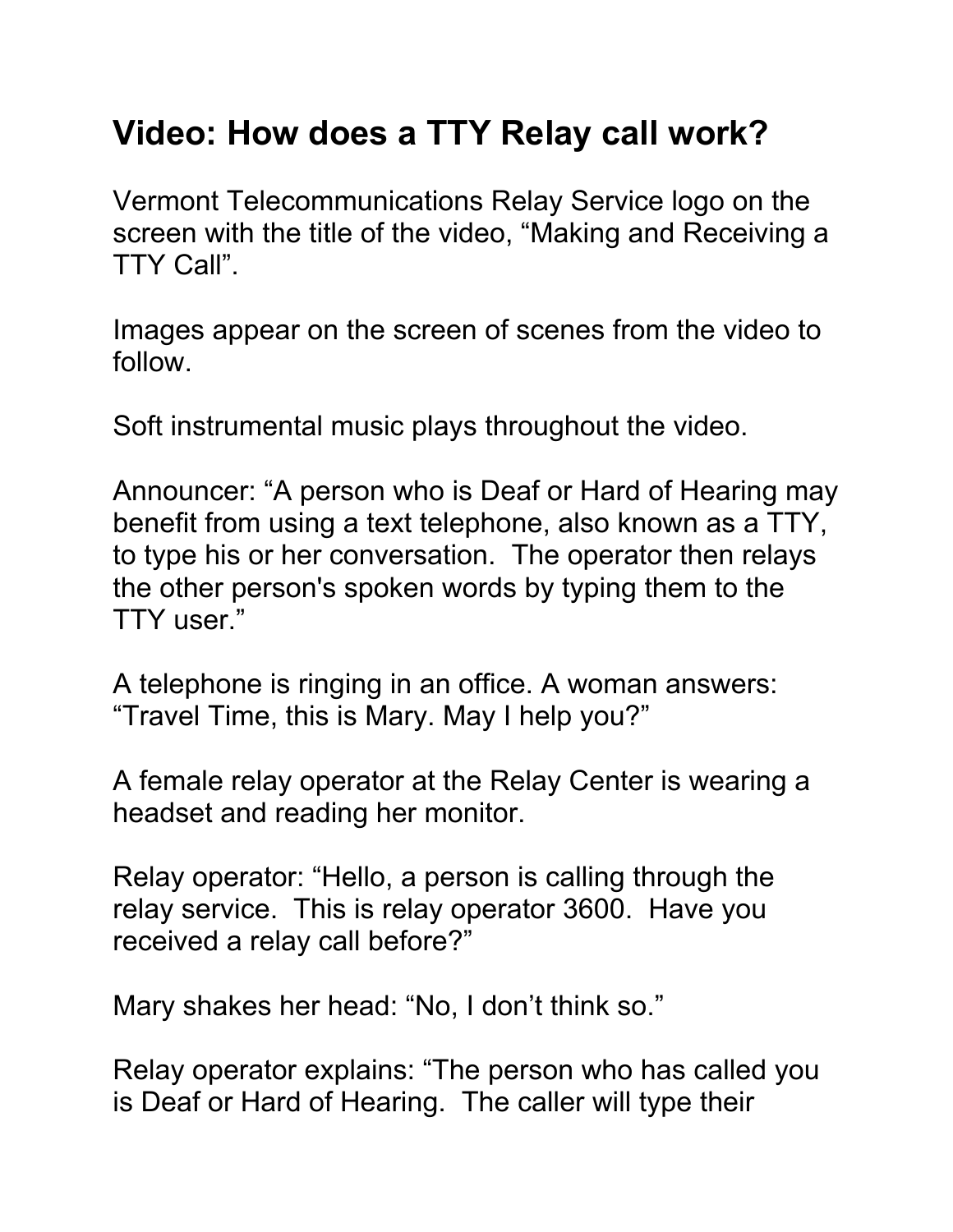conversation and I'll read it to you. When you hear the words "go ahead", it's your turn to speak and I'll type everything heard. Please speak directly to the caller and say, 'go ahead', when you're ready for a response. One moment for your call to begin."

A man, in a home office, is typing onto his TTY device. Relay operator is speaking the man's typed words as they appear on her monitor.

Scene alternately shifts between the relay operator talking, Mary listening and the TTY user typing his words.

TTY user types: "This is Emeka Bello. I need to change my flight scheduled for this Friday. My client added a meeting and I need to stay several hours later. My confirmation number is NP23116. If you can get me out on the last flight of the day arriving before midnight it would be helpful. GA"

Mary replies while looking at her computer screen: "Oh, hi Emeka. Let me look that up for you."

Relay operator types Mary's spoken words which are then displayed on Emeka's TTY screen.

Mary continues as she looks at her computer screen: "It looks like there is still room on the 7:30 flight that will get you back by 11:15. Will you have time to finish your meeting and get to the airport by at least 6 o'clock? Go ahead."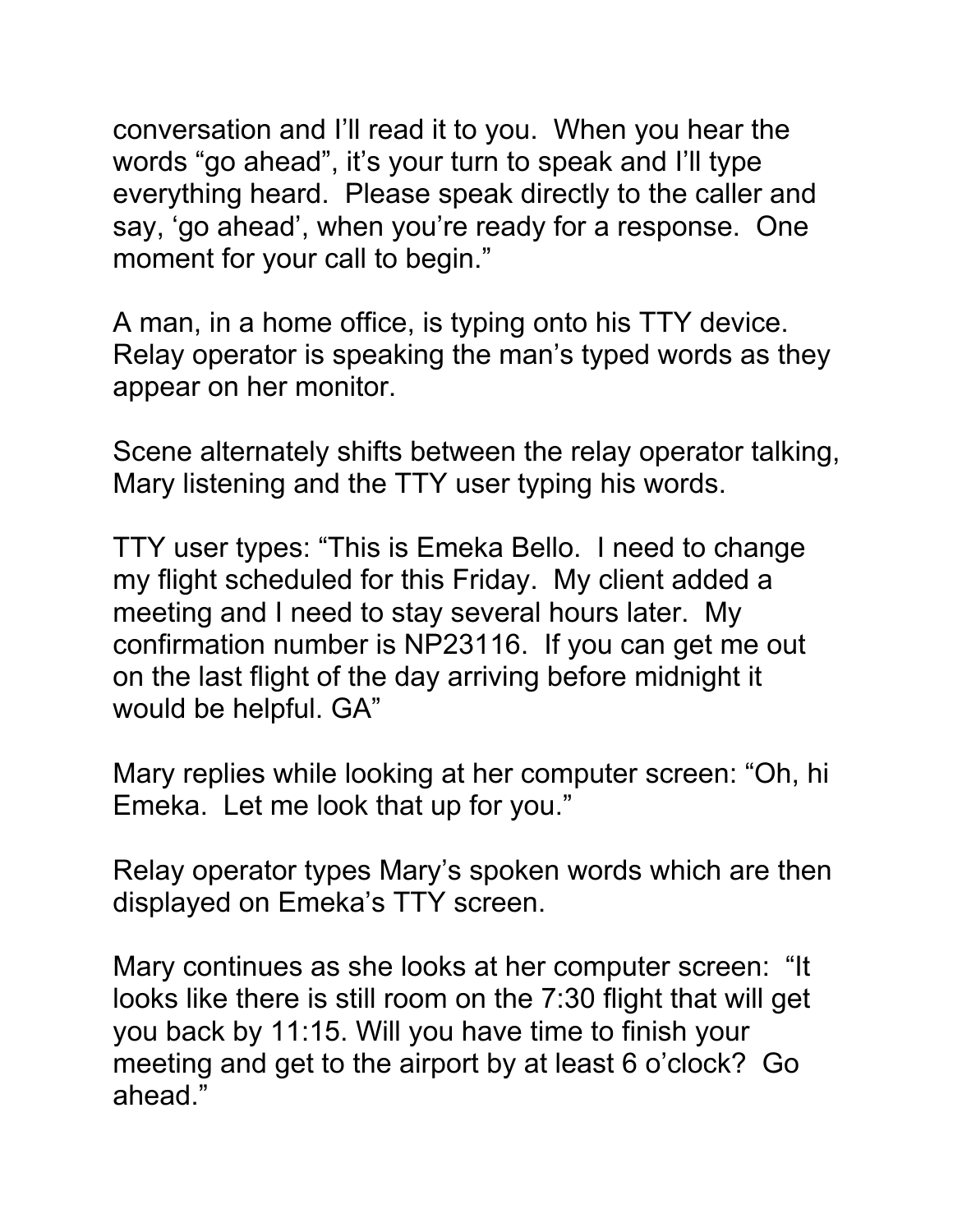Emeka reacts to the news with a quick clap of his hands. He types: "That's perfect. I have to take another call right now. When everything is confirmed, please call me back. Dial 711 and give them my TTY number. Thank you. Go ahead."

Relay operator reads aloud his response to Mary. Mary takes notes.

Screen fades to black to note passage of time. Then Mary is seen dialing the phone while looking at her notes.

Relay operator answers: "Hello. Relay Operator 3600. May I have the number you're calling, please?"

Mary: "Hi, please connect me with 555-227-1620."

Relay operator types in number and speaks: "One moment please, while I connect your call."

Relay Operator connects the call with Emeka. A bright light flashes on his TTY to show that it is ringing. He answers on the TTY by typing in "Hello, this is Emeka. GA."

Relay operator speaks: "Hello, this is Emeka. Go ahead."

Mary smiles. Scene alternates between Emeka, his TTY screen with the words on it, the relay operator and Mary.